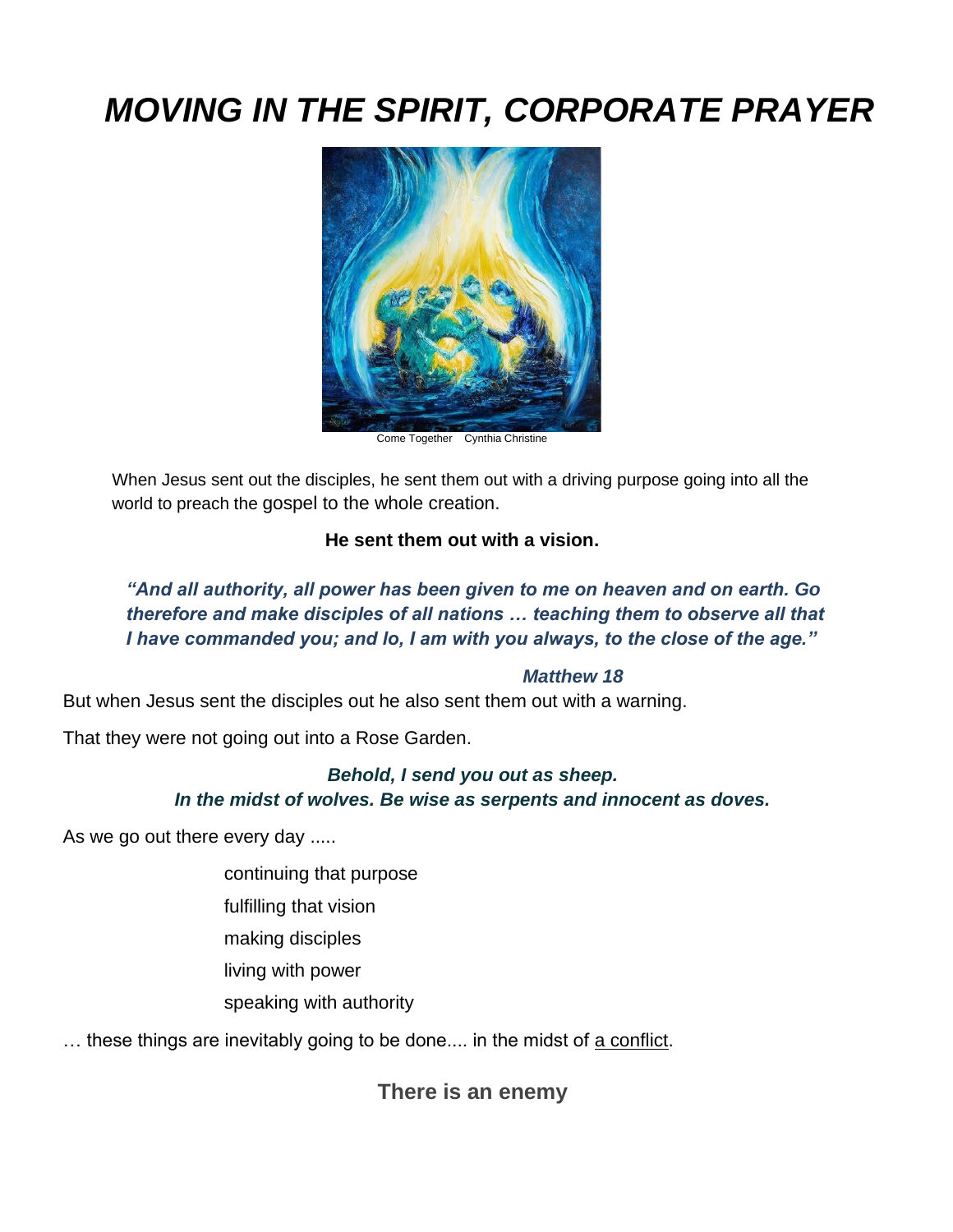So these can *only be done* by conquering this enemy who is trying to stop the Body of Christ at every point. This enemy which will try to sidetrack the Body from our purpose… into stagnation, will try to dissipate our vision so we don't know where we're going or who we are.

### **This enemy will try to split us off, to divide us from the source of our power, Jesus.**

If there is disunity, if we're broken off from him, or from each other... we lose our power.

From that day, there have been followers of Jesus who have gone forth faithful to that vision and purpose, accomplishing it, making disciples of all nations, and continuing with life and with authority, right up to their dying day and on through.

And there have also been disciples of Jesus who began with great enthusiasm but who after a while….

> sank into stagnation, lost their vision, and ended up with no power...

### **Victims of the enemy.**

Paul understood that to follow Jesus involves a battle, that to make disciples is a conflict... gives us this advice

*Finally, be strong in the Lord and in the strength of his might. Put on the whole armor of God, that you may be able to stand against the wiles of the devil. For we are not contending against flesh and blood, but against the principalities, against the powers, against the world rulers of this present darkness, against the spiritual hosts of wickedness in the heavenly places. Therefore take the whole armor of God, that you may be able to withstand in the evil day, and having done all, to stand. Stand therefore, having girded your loins with truth, and having put on the breastplate of righteousness, and having shod your feet with the equipment of the gospel of peace; besides all these, taking the shield of faith, with which you can quench all the flaming darts of the evil one. And take the helmet of salvation, and the sword of the Spirit, which is the word of God. Pray at all times in the Spirit, with all prayer and supplication. To that end keep alert with all perseverance...*

### *Ephesians 6:10-18a*

Now we are inclined to take this passage and become fascinated with the armor and the sword and to miss the fact that in this list of essentials that Paul gives us to survive and conquer this conflict is prayer.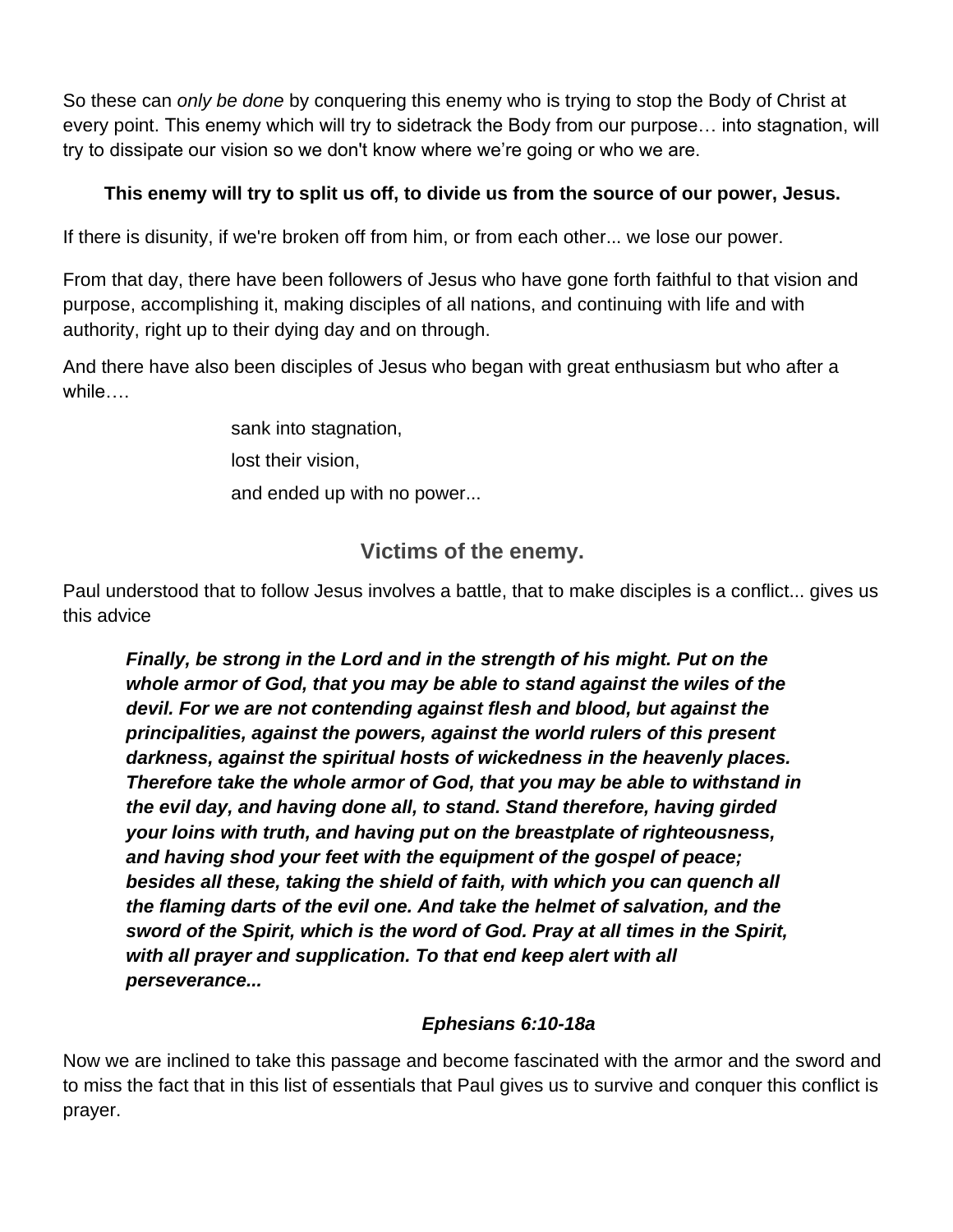#### *Pray at all times in the spirit, with all prayer and supplication to that end keep alert with all perseverance*

This is what makes the armor and the sword work.

In other words, if I have the sword, and I have the shield, and I have the helmet on my head... but no prayer my sword melts in my hand and my helmet and my shield become rubber.

#### *Pray at all times in the spirit with all prayer and supplication*

Those Saints who understand what that means and do it …

... go from strength to strength. They never burnout.

*Pray at all times in the spirit*, those Saints who fail to understand what this means, or fail to do it…

...end up stagnant, visionless and powerless.

### **So what does it mean to pray in the spirit?**



Seeking Cynthia Christine

*One day Jonathan the son of Saul said to the young man who carried his armor, "Come, let us go over to the Philistine garrison on the other side." But he did not tell his father. Saul was staying in the outskirts of Gibeah in the pomegranate cave at Migron. The people who were with him were about six hundred men, including Ahijah the son of Ahitub, Ichabod's brother, son of Phinehas, son of Eli, the priest of the Lord wearing an ephod. And the people did not know that Jonathan had gone.* 

*Within the passes, by which Jonathan sought to go over to the Philistine garrison, there was a rocky crag on the one side and a rocky crag on the other side. The name of the one was Bozez, and the name of the other Seneh. The one crag rose on the north in front of Michmash, and the other on the south in front of Geba.*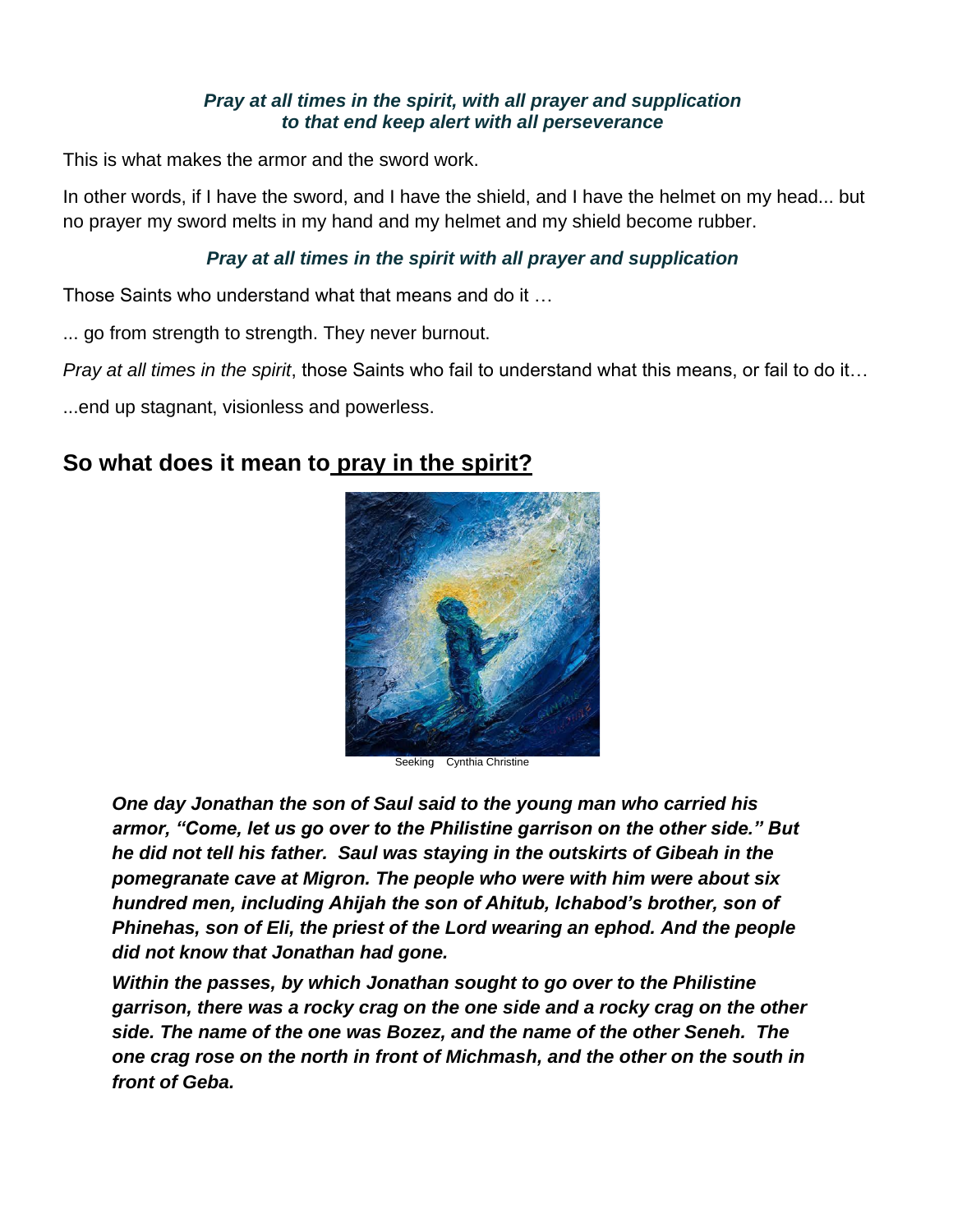*Jonathan said to the young man who carried his armor, "Come, let us go over to the garrison of uncircumcised. It may be that the Lord will work for us, for nothing can hinder the Lord from saving by many or by few." And his armorbearer said to him, "Do all that is in your heart. Do as you wish. Behold, I am with you heart and soul."* 



*Then Jonathan said, "Behold, we will cross over to the men, and we will show ourselves to them. If they say to us, 'Wait until we come to you,' then we will stand still in our place, and we will not go up to them. But if they say, 'Come up to us,' then we will go up, for the Lord has given them into our hand. And this shall be the sign to us."* 

*So both of them showed themselves to the garrison of the Philistines. And the Philistines said, "Look, Hebrews are coming out of the holes where they have hidden themselves." And the men of the garrison hailed Jonathan and his armor-bearer and said, "Come up to us, and we will show you a thing."* 

*And Jonathan said to his armor-bearer, "Come up after me, for the Lord has given them into the hand of Israel." Then Jonathan climbed up on his hands and feet, and his armor-bearer after him. And they fell before Jonathan, and his armor-bearer killed them after him. And that first strike, which Jonathan and his armor-bearer made, killed about twenty men within as it were half a furrow's length in an acre.* 

*And there was a panic in the camp, in the field, and among all the people. The garrison and even the raiders trembled, the earth quaked, and it became a very great panic.*

*1 Samuel 14:1-15 (ESV)*

At this time, the land of Israel was occupied by an enemy. The Philistine armies could camp anywhere they wished and they could take food from the Israelites whenever and wherever they chose. They controlled the making of iron, so if your sickle needed to be sharpened, you had to find the Philistines to get it sharpened. If you needed to get your plow edge fixed, you had to go to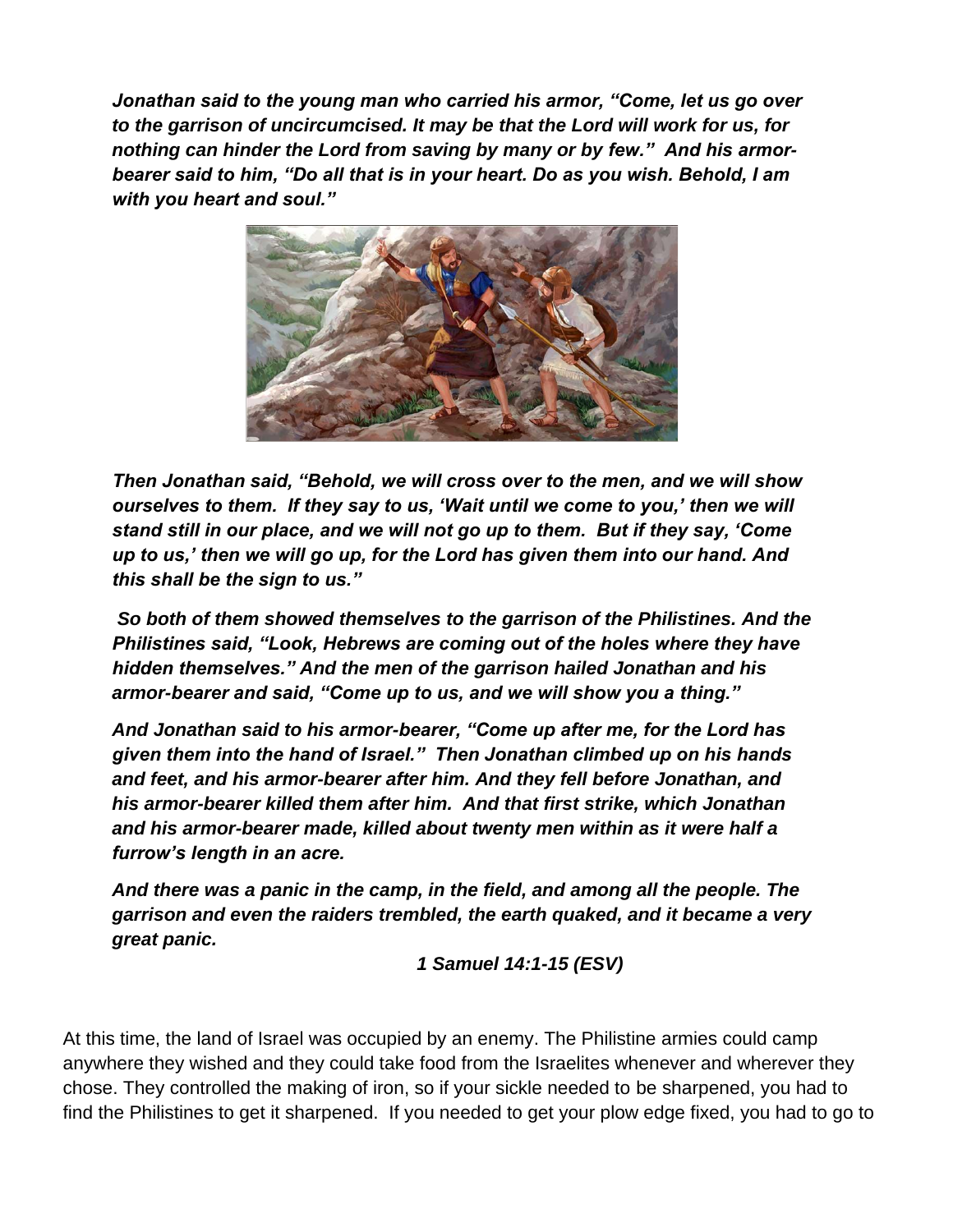the Philistines to get it done. And if you didn't have a sword and didn't keep it well hidden you were out of luck. They made the swords and they sure didn't make any swords for Israelites. King Saul and his armies were trying to break the yoke of these Philistines, but they were failing at every point. Once in a while they'd win a battle, but they weren't getting anywhere because Israel as a nation.

Jonathan, Saul's son, together with his armor bearer now show the way out of this mess…. They show that it's possible that two people coming together in unity can break the yoke of the Philistines.

This is not just a description of how to win a military victory.

This is an example of …

how to pray in the Spirit...

how to break the yoke of the enemy by praying in the spirit...

how *we* can break the yoke of the enemy by praying in the spirit.

So what does it mean to pray in the spirit?

## **To Pray in the Spirit means to pray in the plural... instead of the singular.**



Where two or three are Gathered Cynthia Christine

*"Come, let us go over to the garrison of uncircumcised. It may be that the Lord will work for us, for nothing can hinder the Lord from saving by many or by few."* 

*And his armor-bearer said to him, "Do all that is in your heart. Do as you wish. Behold, I am with you heart and soul."* 

See... let *us* go over. Let's do this *together*. I'm *with you, as* is *your* mind, so is mine.

*Where two of you agree on Earth about anything they ask, it will be done for them by my Father in Heaven.*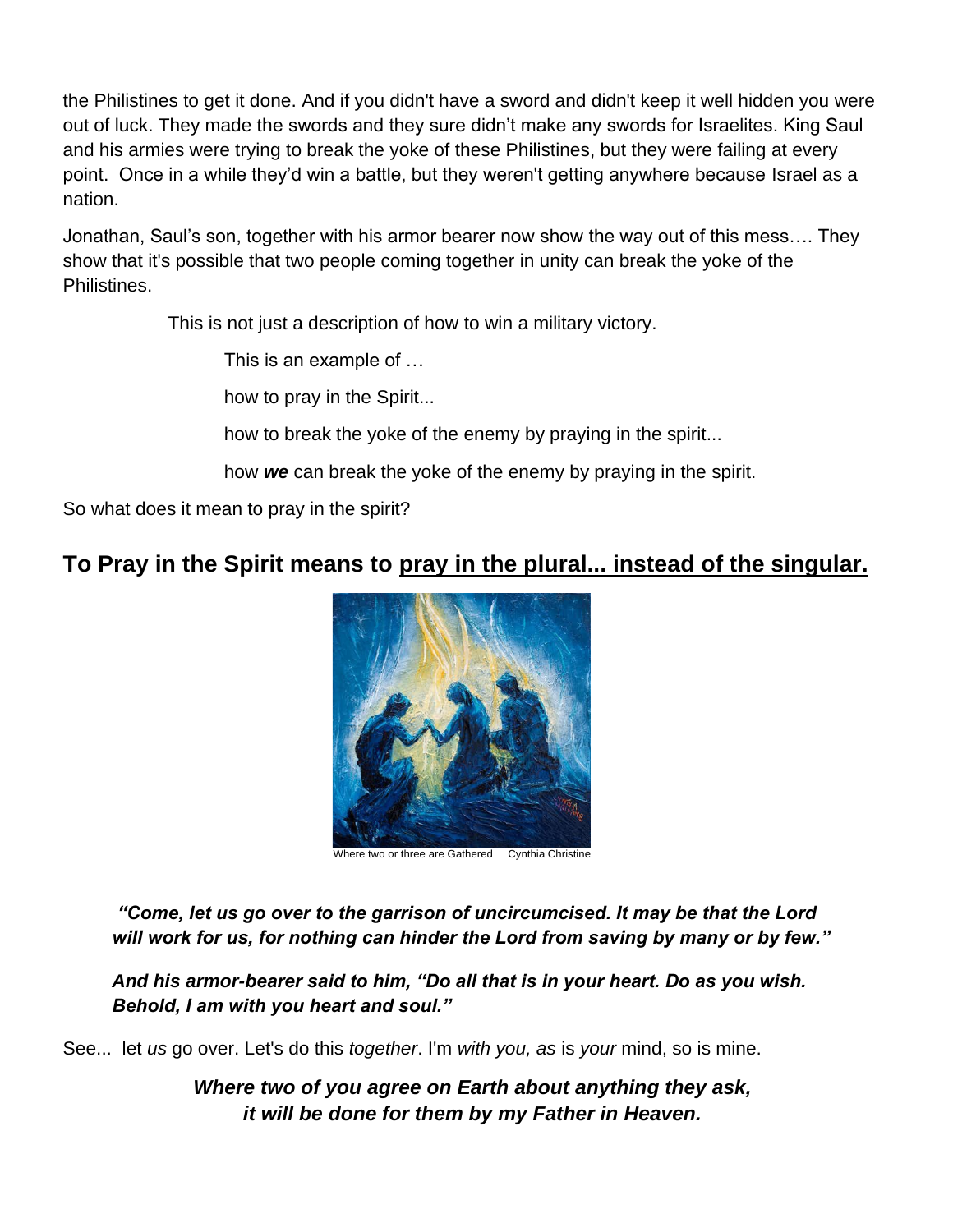### *Our* father, who art in heaven, (not my father, *our* father).

### Give *us* this day *Our* Daily Bread.

#### Forgive *us our* trespasses.

#### **Plural, always plural.**

To pray in the spirit means that I have to come out of my little individualistic compartment and *join the body of Christ.*

### **Yield. Fit in. Submit.**

If I'm praying alone in my room with the door shut, as we're commanded to do, it makes a big difference if I see my prayer as *part of the prayers of the Body*.

#### **We're praying with and for the people that pled them.**

What a change and what a wonderful thing if I pray for the people of Lebanon or Somalia or Kampuchea or wherever in the world where there's anguish and suffering, and see my prayers going up, not alone, but as part of the body, *joining* the prayers of Saints all over the earth.

#### **This does something for me and for them.**

And what it does for the heart of the Father is beyond our comprehension.

It's extremely helpful even to find at least one other person that we can join our heart to, somebody we can really pray with when you know you have a problem that needs to be prayed about. Someone you can pick up the phone and talk to them and ask them to join you in prayer.

When those five prophets of the Lord and teachers of the Lord were gathered in Acts 13 in Antioch, they prayed in the plural. While they were worshiping the Lord and fasting...

And then they prayed and fasted some more, laid their hands on them, and sent them out

And notice even they were sent out *in the plural.* It wasn't just Paul, it was Paul and Barnabas.

### **To pray in the spirit Is to pray in the mind of God.**



The Secret Place Cynthia Christine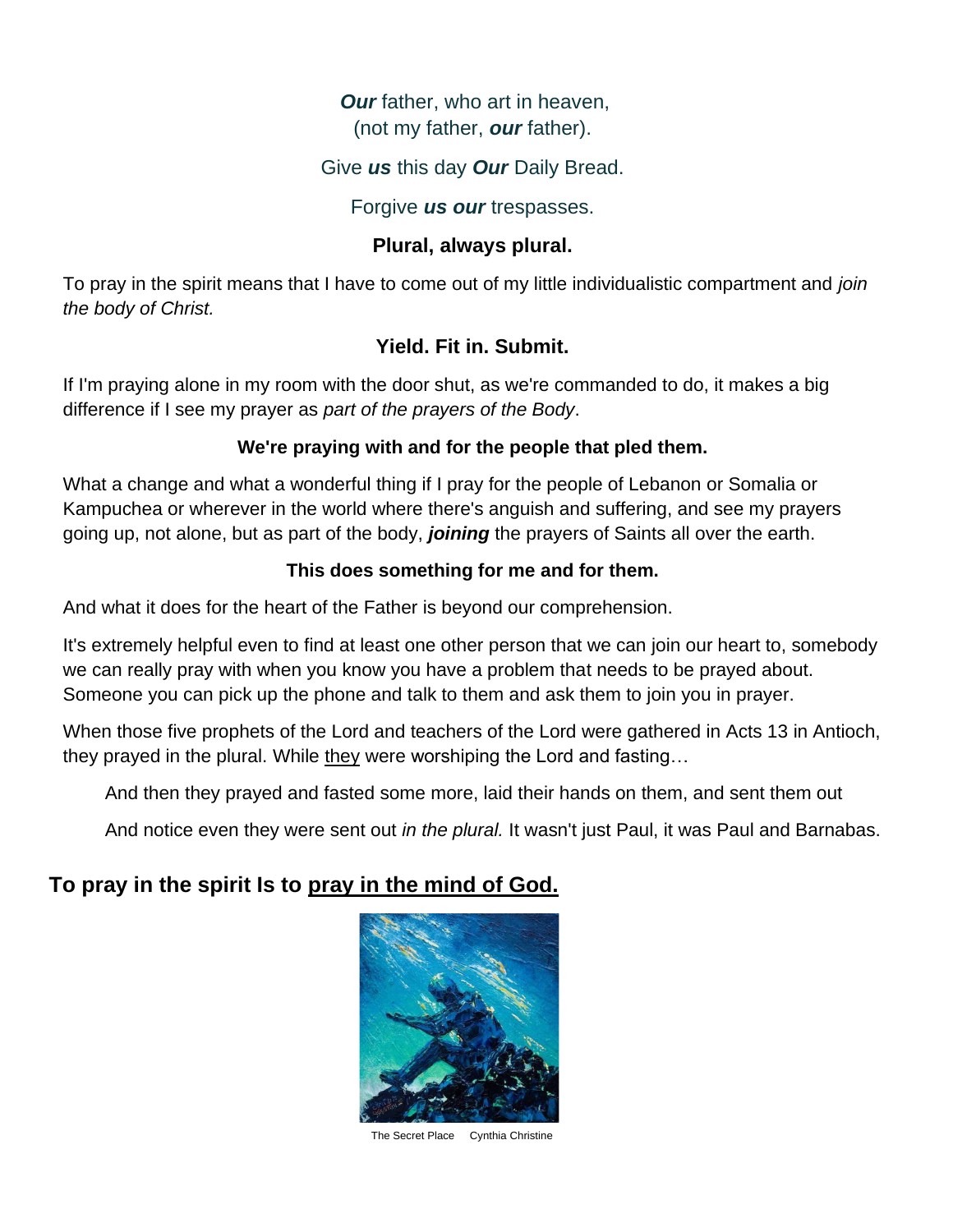… Not to come up with some scheme of our own and then ask God to bless it.

How much is done, ostensibly, in the name of the Kingdom of God, which is really done in the name of our own egos?

We have to give up on that.

We have to find out what the mind of God is.

We have to *seek* his mind.

We have to *enter* into the heart of God, and join our hearts to his heart.

### *Then* **we can pray in the spirit.**

*Then Jonathan said, "Behold, we will cross over to the men, and we will show ourselves to them. If they say to us, 'Wait until we come to you,' then we will stand still in our place, and we will not go up to them.* 

*But if they say, 'Come up to us,' then we will go up, for the Lord has given them into our hand. And this shall be the sign to us."* 

What we see here is Jonathan and his armor bearer doing something that's absolutely crazy.

But it's not something that originates, really originates in Jonathan's mind. It's something he himself, incomprehensibly to him, is being guided to do.

He wants to be moving in the mind of God, but he doesn't want to go too fast or too far.

He wants to be sure, and so he checks this out as he's going along.

### **If they say come up, then we'll go.**

### **If they don't, we won't.**

They don't cook up a scheme and then ask God to bless them.

They seek to submit and enter into the mind of God.

There are miracles already in the mind of God which he ordains to be performed by his Body the church and then by specific assemblies of believers.

Miracles that will be done through us, but they will only be done when our hearts are so joined to his heart that we come close enough to him so that he can show us what these things are. And when we know what they are and they are from him….

….then we can pray, and then they will happen.

But they won't happen until we pray.

Nor will they happen until we know what they are.

And we won't know what they are until we learn how to seek his mind and wait upon him.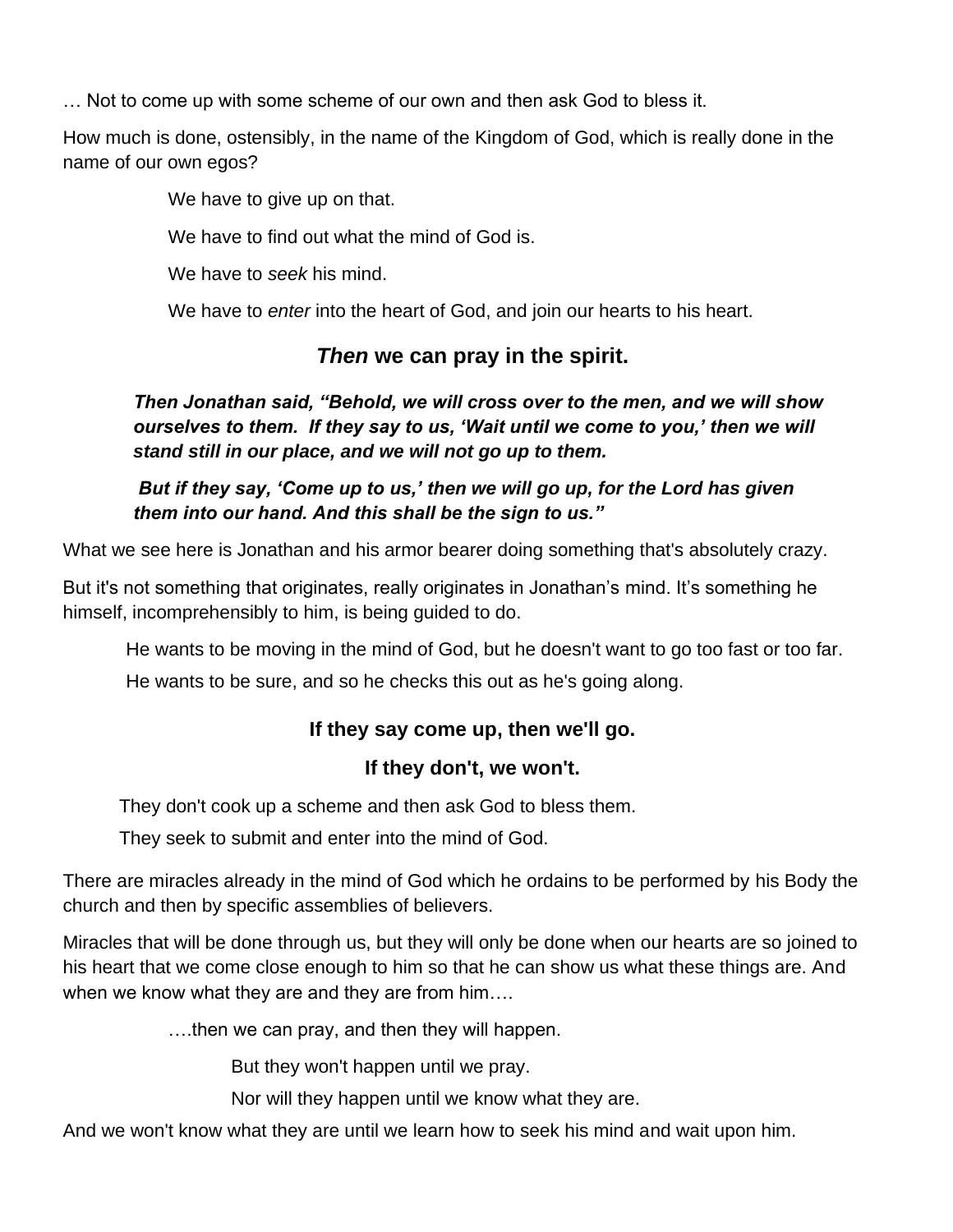# **To pray in the spirit Is to pray against the power of the enemy.**

We're not praying in a Rose Garden. We're praying in a battle zone.

And even if you do go into the garden alone and the dew is still on the roses, you better understand that even the rose garden with the dew on the roses is a battleground.

*Then Jonathan climbed up on his hands and feet, and his armor-bearer after him. And they fell before Jonathan, and his armor-bearer killed them after him. And that first strike, which Jonathan and his armor-bearer made, killed about twenty men within as it were half a furrow's length in an acre.*

Every time we pray in the Spirit, we're climbing up that rocky slope on our hands and feet with Jonathan and his armor bearer ...

We're cutting our way through the armies of the Philistines.

We're battling the current of the rivers of Babylon.

We're throwing down the strongholds of Satan.

Every time people pray in the name of the Lord, they're coming against the currents of this world, which is Babylon.

And the one thing the enemy seeks to do is to stifle our prayer.

If we don't pray....

We're absolutely helpless.

We're absolutely inconsequential as far as he's concerned.

He doesn't have to do anything else to us, he's already put us to sleep.

If we do pray, then we exercise a power which the enemy can't withstand, that he can't even understand. He knows it's awesome, but he doesn't know what's going on, clever as he is.

> *Simon, Simon, Satan has desired (to have all you guys) that he might sift you like wheat.*

> > *But I pray for thee Simon (you alone) That your faith may not fail.*

#### *And when you are turned around again, strengthen your brothers.*

And this prayer was a prayer exercised against the opposition of the prince of this world.

It's not a coincidence that you can never seem to find time to pray...

or that your mind wanders all the time...

or that you just can't seem to get into it.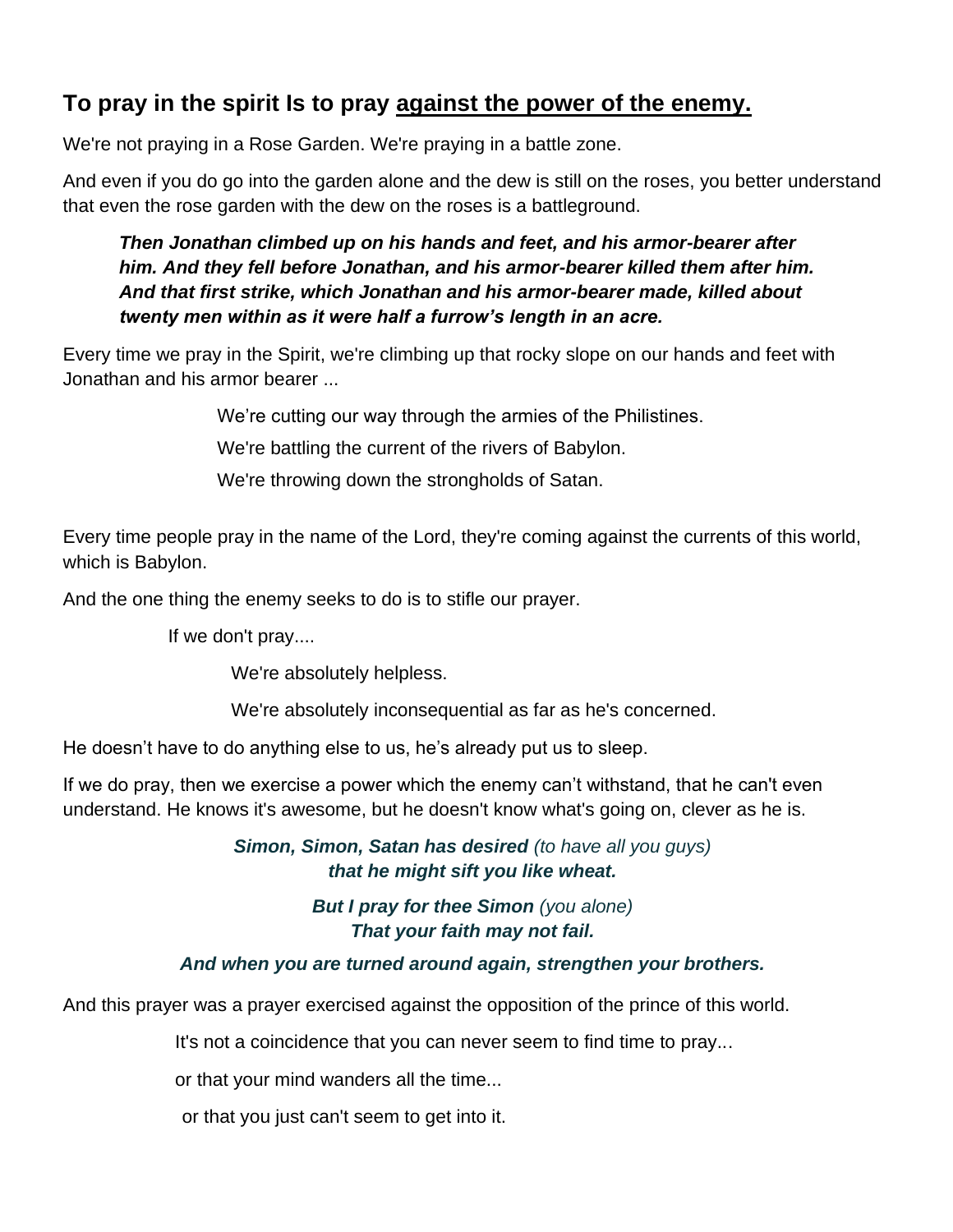### **It's not a coincidence, it's something that's very significant!**

And until we understand that we have to cut through and break through these barriers, and continue with *"all perseverance",* as Paul says, we'll never be of any use to the Kingdom of God or to ourselves.

# **To pray in the Spirit is to bring the life of the Kingdom of God down into this world.**



Together Cynthia Christine

### *And there was a panic in the camp, in the field, and among all the people. The garrison and even the raiders trembled, the earth quaked, and it became a very great panic*.

There was a very great panic, because an unseen power had broken through into history, by means of the unity of these two men... under God.

### *Thy Kingdom come thy will be done on Earth as it is in heaven.*

That's a prayer for something redemptive, something absolutely far into the system of this world.

Two people coming into that kind of unity under God become a manifestation of the Body of Christ and the life of the Kingdom enters into this world …. and breaks through.

### *On this rock I will build my church and the gates of death shall not prevail against it.*

What does this mean?

It means that the church has the authority to crash through, to bring life from heaven into this world, and breakthrough evil and death.

### **The battering ram that breaks those gates of death... is prayer.**

### **Breaking through those gates, taking life into that place of death... is prayer.**

And everything else that we do redemptively rides on prayer.

### *"Whatever you bind on earth shall be bound in heaven*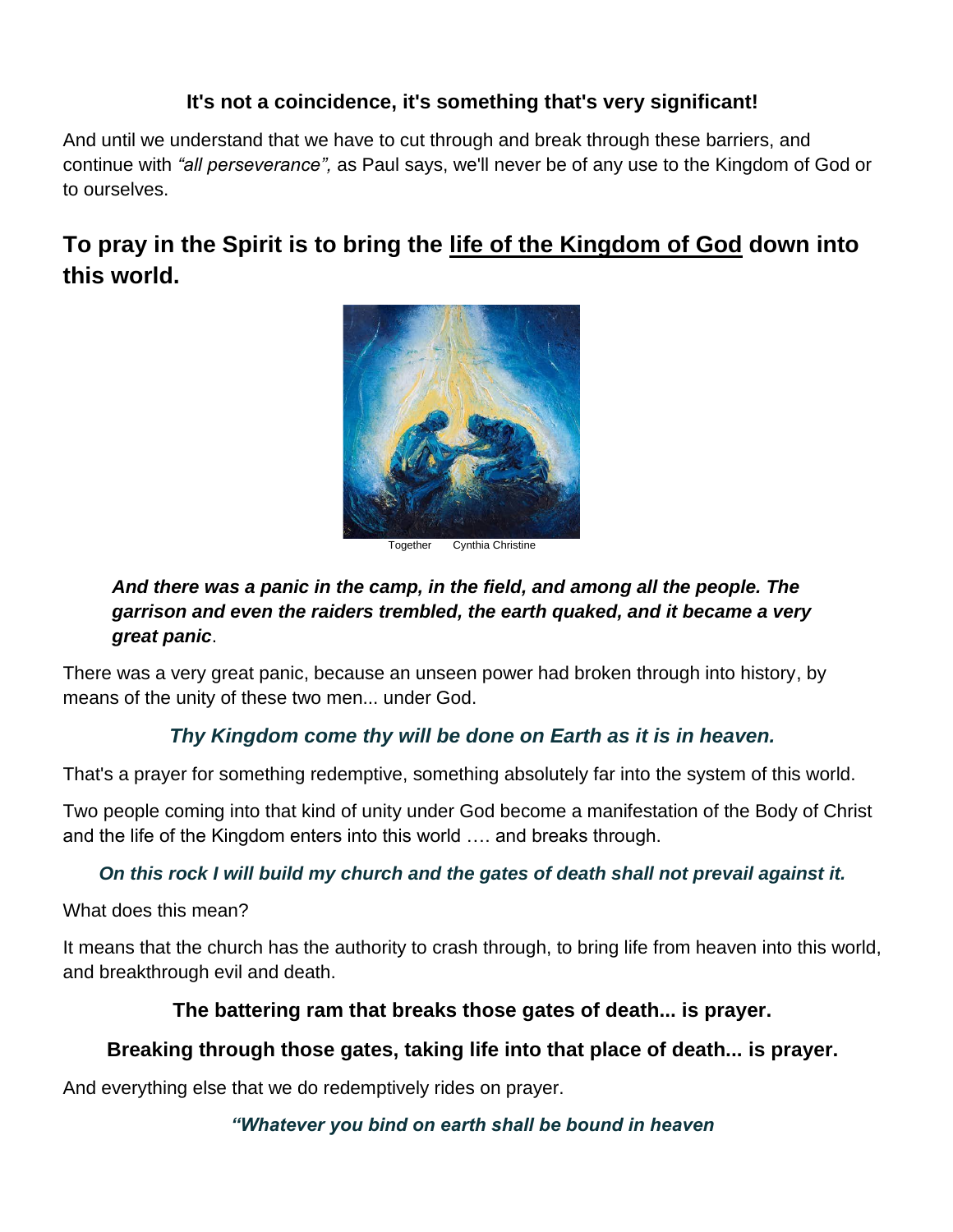The responsibility of the body, the binding in heaven, it comes down into this world and the evil one is stymied.

#### *Whatever you loose on Earth shall be loosed in heaven*

... and coming down from heaven, comes the life of God that sets the captive free.

### *"if two of you agree on earth about anything they ask, it will be done for them by my Father in heaven."*

And the power of God comes down and works redemptively through our prayers.

*For where two or three are gathered in my name, there am I in the midst of them".* 



*Matthew 18*

...and when I'm in their midst, heaven has come, life from heaven,…

# **the Kingdom is in our midst.**

**To pray in the Spirit is to pray in the plural.**

**To pray in the Spirit is to pray in the mind of God, the life of God, the heart of God.**

**To pray in the Spirit is to pray against the powers of Satan.**

**To pray in the Spirit is to pray the Kingdom of God down into this world.**

How do you learn to do this?

Not by going to 50 seminars or reading 100 books.

The only way we learn to pray in the spirit is to do it.

**The more we do it, the more adept we become.**